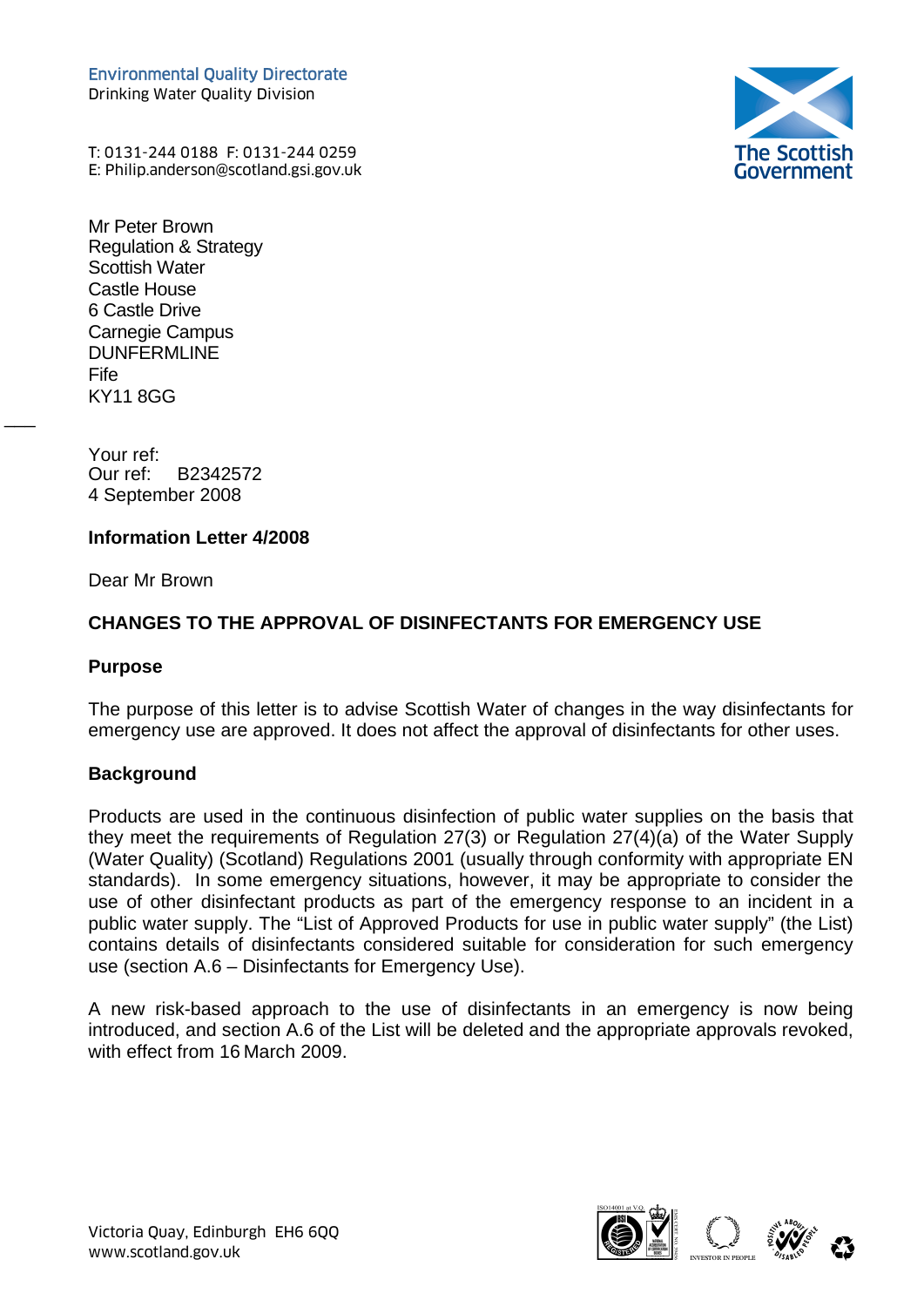These products will in future be used under the provisions of Regulation 27 (4)(b) using the procedure described below. The detailed procedure and further background to this change can be found on the Drinking Water Inspectorate's website – <http://www.dwi.gov.uk/31/pdf/Advicesheet9.pdf>

## **Use of emergency disinfectants**

Scottish Water are reminded that if a disinfectant, not permitted under Regulation 27 is introduced into water, or if a product that is permitted is used in a manner outside its authorised conditions of use, an offence may have been committed. In the situation where it is appropriate to use an unapproved product (disinfectant) or to use an approved product in an unapproved way, Regulation 27 (4)(b) requires that Scottish Ministers are satisfied that the introduction of the product is unlikely to adversely affect the quality of the water.

The new procedure is designed to ensure that Scottish Ministers (in practice the Drinking Water Quality Division (DWQD) acting on their behalf) is able to make an informed decision. Key points are:

- The initial decision to use an emergency disinfectant, and the choice of disinfectant is made by Scottish Water following a full risk assessment
- Use of the disinfectant must be in accordance with a specific method statement
- The DWQD must be provided with specified information two weeks in advance of each use
- The DWQD will inform Scottish Water if it is of the opinion that the proposed use does not comply with the requirements of Regulation 27 (4)(b)
- Accelerated procedure for use in case of urgent need for application of the emergency disinfectant

## **Action by Scottish Water**

Until the approvals are revoked on 16 March 2009, Scottish Water may continue to use products listed in section A6 of the List in accordance with their conditions of approval. Alternatively they may use an emergency disinfectant, whether or not it is listed, in accordance with the requirements of Regulation 27(4)(b), provided they follow the new riskbased procedure.

After 1 March 2009, all use of emergency disinfectants must be in accordance with the new procedure.